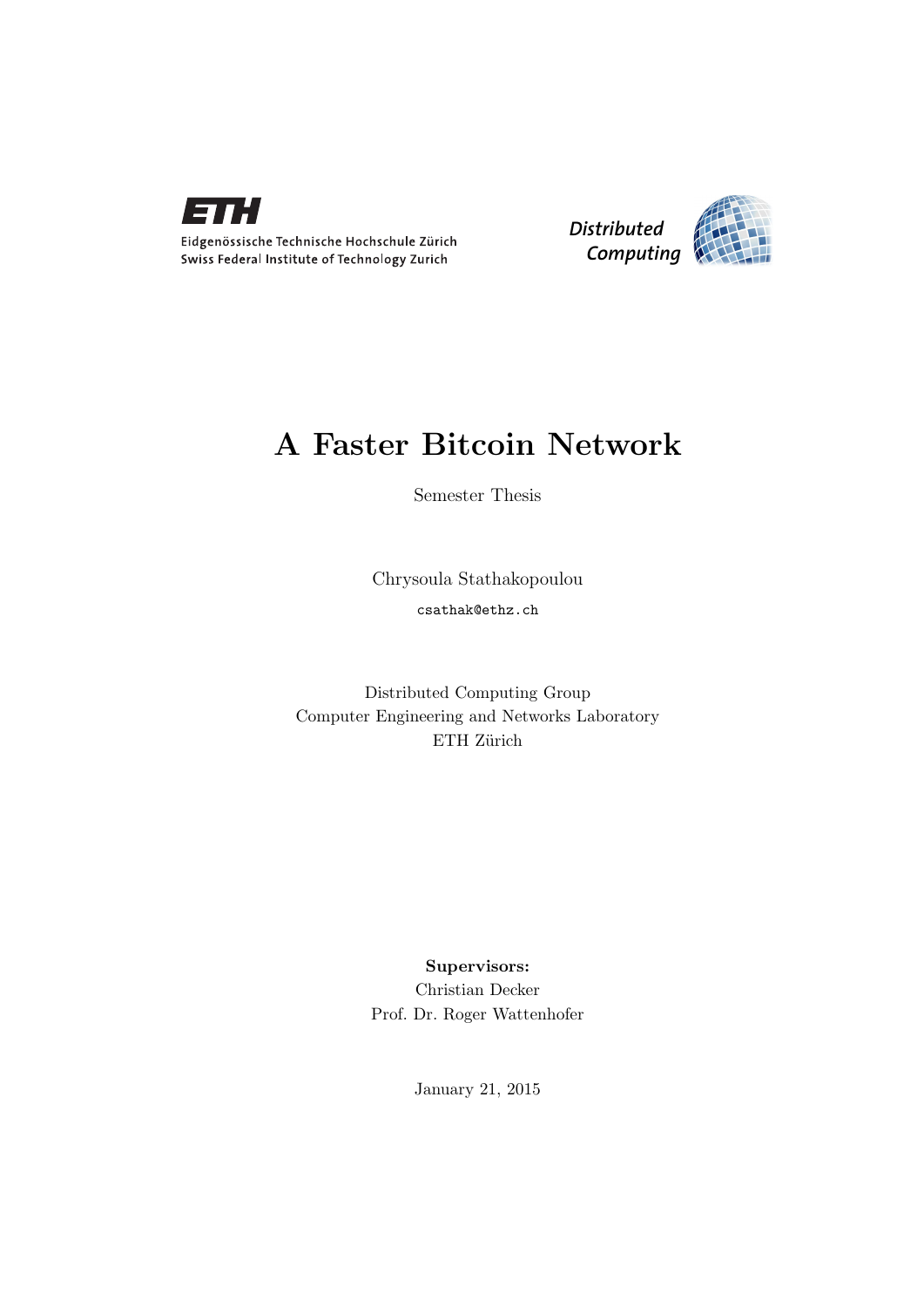# Abstract

<span id="page-1-0"></span>Bitcoin is an electronic currency based on a peer-to-peer network for the propagation and verification of the transactions. Nowadays, cashless transactions are becoming increasingly popular and bitcoin could be an established currency for such transactions. Its distributed nature, though, and more specifically the delay overhead in transaction verification, not only makes the use of bitcoin inefficient for instant transactions, but also makes it vulnerable to double spend attacks. In this work we introduce a modified version of the bitcoin protocol and argue its impact on the delay of information dissemination in the bitcoin network. More specifically we examine how pipelining the message exchange between nodes in the bitcoin network as well as encouraging the connection of the geographically closest nodes affect the delay in propagation.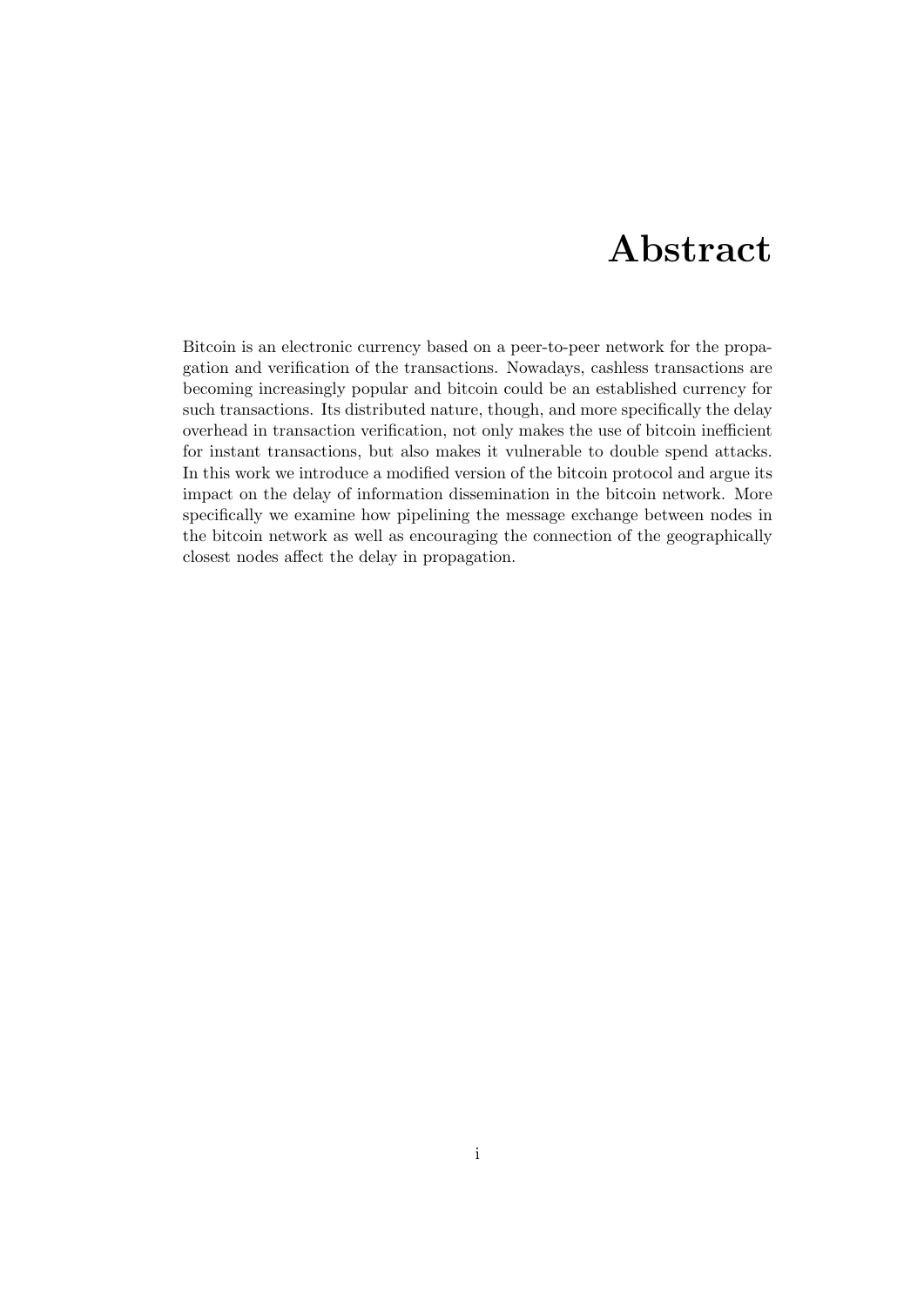# **Contents**

|                        | Abstract                      |                                         |  |    |  |  | i              |  |
|------------------------|-------------------------------|-----------------------------------------|--|----|--|--|----------------|--|
| 1.                     | Introduction                  |                                         |  |    |  |  |                |  |
|                        | 1.1                           | <b>Motivation</b>                       |  |    |  |  | 1              |  |
|                        | 1.2                           |                                         |  |    |  |  | $\overline{2}$ |  |
|                        | 1.3                           |                                         |  |    |  |  | $\overline{4}$ |  |
| $\bf{2}$               | A Faster Bitcoin Network      |                                         |  |    |  |  |                |  |
|                        | 2.1                           |                                         |  |    |  |  | 6              |  |
|                        |                               | A Content Distribution Network<br>2.1.1 |  |    |  |  | 6              |  |
|                        |                               | 2.1.2                                   |  |    |  |  | $\overline{7}$ |  |
|                        |                               | 2.1.3                                   |  |    |  |  | 9              |  |
| $\mathbf{R}$           | <b>Performance Evaluation</b> |                                         |  | 11 |  |  |                |  |
| $\boldsymbol{\Lambda}$ |                               | Conclusion                              |  |    |  |  | 14             |  |
|                        | <b>Bibliography</b><br>15     |                                         |  |    |  |  |                |  |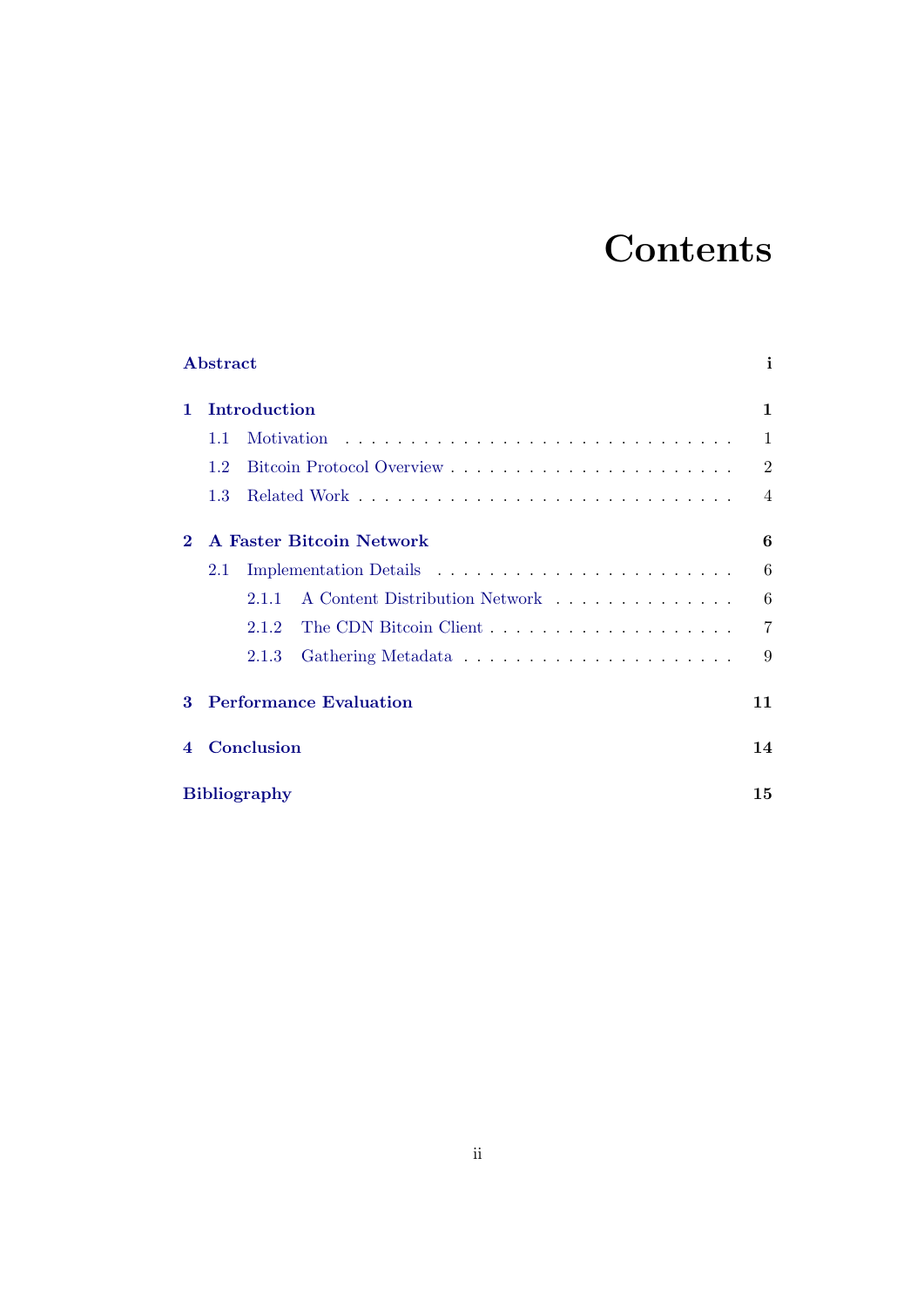# CHAPTER<sub>1</sub> Introduction

<span id="page-3-0"></span>Bitcoin is a decentralized cryptocurrecny that allows users to perform transactions without a need of third trusted authority. Bitcoin transactions are anonymous, in the sense that users can hold multiple addresses that are not linked to any personal identifying information, yet transparent, since every single transaction ever made is recorded in a public ledger. The authenticity of the transactions can be easily verified since the owner of the coins, in order to perform a transaction, creates a message signed by her private key. Moreover, users contribute to the transactions verification, transaction fees are negligible. To those characteristics mainly Bitcoin owes its emerging popularity as an electronic cash system.

## <span id="page-3-1"></span>1.1 Motivation

Transaction validation is not trivial. The bitcoin network nodes must agree to a common public ledger. Due to Bitcoin's decentralized nature, inconsistencies to the replicas of the ledger that each node keeps are unavoidable, thereby introducing uncertainty about transactions until the nodes are synchronized to reflect a common transaction history. Moreover, a desynchronized network is prone to attackers that will attempt to impose their own transaction history, possibly trying to reverse transactions that they sent so as to use the same Bitcoins more than once (double-spending). Bitcoin network nodes can with high probability reach an agreement about transaction history, even in the presence of an adversary, but the latency in communication between nodes is critical [\[1\]](#page-17-1)[\[2\]](#page-17-2).

The bitcoin network might require tens of minutes to reach a consensus [\[3\]](#page-17-3). Therefore merchants may choose not to wait so long and release their product as soon as they notice the transaction in the network, a method known as fast payment. However, Karame et al. argue that the probability of a double-spend is not negligible in such a case. The probability of success of the payment though, increases as message propagation decreases, which indicates the importance of fast information dissemination. Bamert et al. in [\[4\]](#page-17-4) on the other hand, managed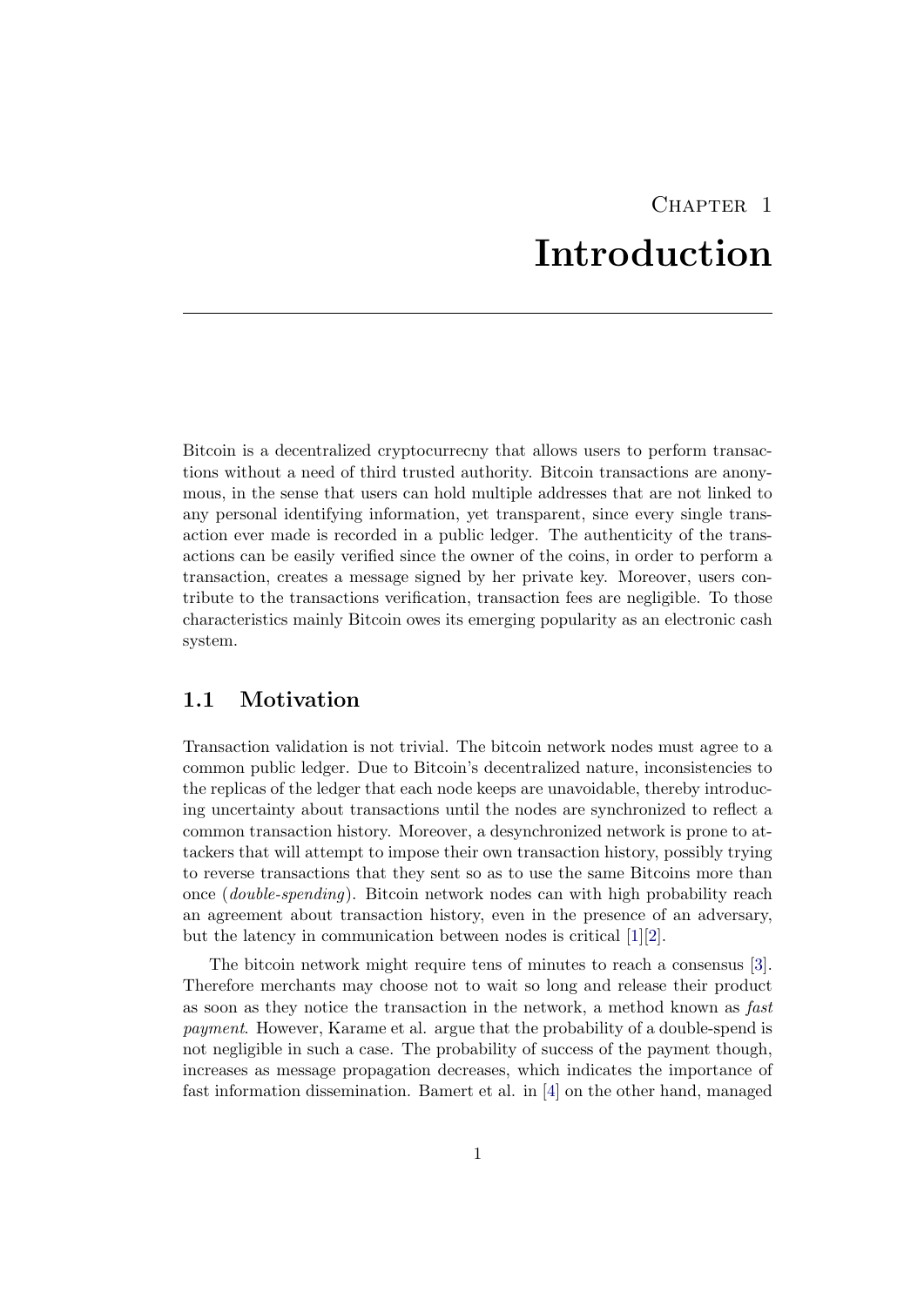to perform fast payments within seconds with a probability of double-spends only 0.088%.

In this work, we try to tackle the problem of the agreement on a common transaction history among the nodes of the bitcoin network by speeding up the information propagation. Pipelining the message exchange between nodes and forcing connectivity between nodes that are geographically close we observe acceleration of message exchange.

## <span id="page-4-0"></span>1.2 Bitcoin Protocol Overview

Bitcoin was first introduced by Nakamoto in [\[5\]](#page-17-5). He proposes a distributed system for transactions directly between peers based on digital signatures so as to overcome the need of a financial institution. Furthermore, Nakamoto explicitly addresses the double spending problem in a peer-to-peer network and he suggests a timestamped chain of transactions that will serve as a verification network.

Two core entities of the bitcoin protocol are transactions and blocks. Transactions describe the transfer of Bitcoins between two accounts. As specified in [\[6\]](#page-17-6), transactions have inputs and outputs. Inputs are records which reference the funds from other previous transactions and outputs are records which determine the new owner of the transferred Bitcoins, and which will be referenced as inputs in future transactions as those funds are present. For a transaction to be valid it must be digitally signed with the private key of the spending account. Moreover, the sum of all inputs must be equal to or greater than the sum of all outputs. Sole exception are the base transactions which have no inputs and correspond to the newly created Bitcoins, as a reward for the bitcoin miners. Miners collect and verify newly broadcast transactions into a new group of transactions called a Block.

A transaction must be included in a block, in order to be considered legitimate. The block as specified in [\[7\]](#page-17-7), apart from the verified transactions, contains an answer to a hard-to-solve mathematical problem, unique for each block, that the miner must have found before the broadcast. The answer to the problem can be easily verified by the rest of the network. The difficulty of the mathematical problem is automatically adjusted by the network, such that it targets a goal of solving an average of 6 blocks per hour.

Every block that is created contains a hash of the previous block. This has the effect of creating a Chain of Blocks from the genesis block to the current block that defines a chronological order. For a block to be added in the chain it must have been found after its father, since its parents hash has to be included. Therefore a transaction in a lower block must have been verified before a transaction in a higher block. Editing data in a block would therefore require to change all the previous blocks in the blockchain, making it thus computational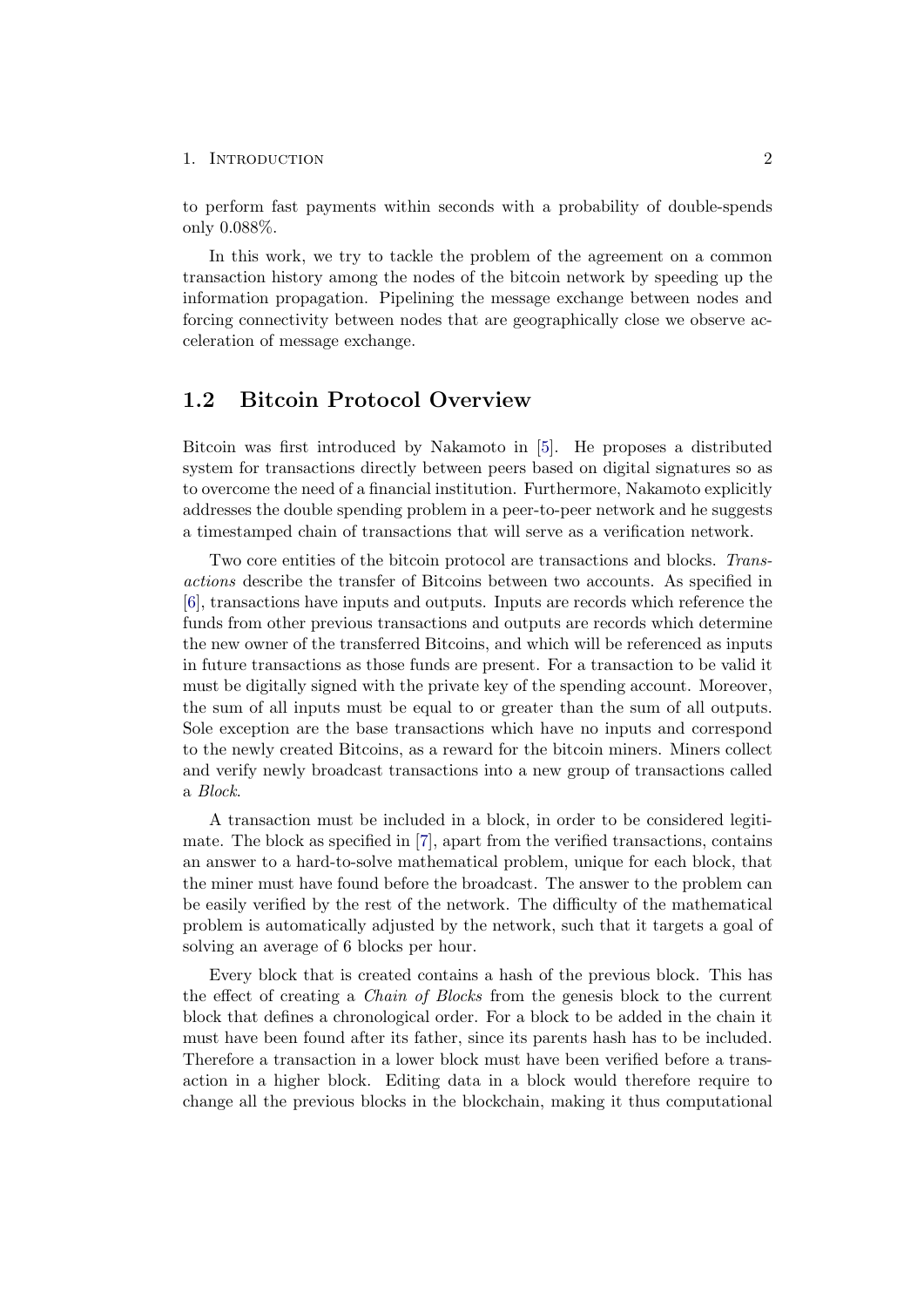impractical. These properties make double-spending of Bitcoins very difficult.

The Block chain forms a public *ledger* that must be kept in each node of the network and serves the verification of the bitcoin transactions. Miners, are nodes that can add a new block to the block chain. A transaction can only be found once in a blockchain, or it would have already been verified in the past. However, more than one miners may have received the same transactions so they have to compete on adding the block to the blockchain by solving the afore mentioned hard-to-solve problem. The miner that gets to solve the problem first is the one that can announce the new block. The network must then verify the block and add it to the block-chain as the block-chain head, i.e. the block that is the furthest away from the genesis block.

Due to the distributed nature of the Bitcoin System, though, inconsistencies are unavoidable. It can happen that not all the nodes agree on the same blockchain header, a situation known as blockchain fork. As specified in [\[8\]](#page-17-8) forks are created when the two blocks are created only few seconds apart, so that the information of the first block has not yet arrived to the miner that created the second. When that happens, generating nodes build onto whichever one of the blocks they received first. Whichever of the blocks is included in the next block then becomes part of the main block chain. A transaction can happen to exist in two different branches of the chain. When the bitcoin client switches to another, longer chain, because it has discovered block whose ancestor is head of a longer chain, all valid transactions of the blocks inside the shorter chain are re-added to the pool of queued transactions and will be included in another block. These blocks on the shorter chains are often called orphan blocks.

Decker and Wattenhofer [\[9\]](#page-17-9) provide a model for the blockchain forks and estimate the probability of a blockchain fork at 1.78% in the current bitcoin network. As they pointed out, a transaction is never actually verified. The longer the chain in which the transaction is included, the more sure we can be about its validity. However, if a longer chain starts below the block containing the transaction, the transaction may be invalidated. Even after 60 seconds there still exist some probability that a block message is not known to the whole network. Thus, forks can lead in invalidating transactions due to the inconsistency in the network. Therefore, it is of paramount importance for the nodes to keep a consistent with the rest of the network replica of the ledger.

In order to synchronize their replica of the public ledger, nodes exchange tx and block messages. A tx message describes a bitcoin transaction and also contains the block number or timestamp at which this transaction is locked. A block message includes, apart a set of transactions, the reference to the previous block, the calculated difficulty target being used for this block, a timestamp recording when this block was created, version information, a nonce used to generate this block and the reference to a Merkle tree collection which is a hash of all transactions related to this block [\[6\]](#page-17-6).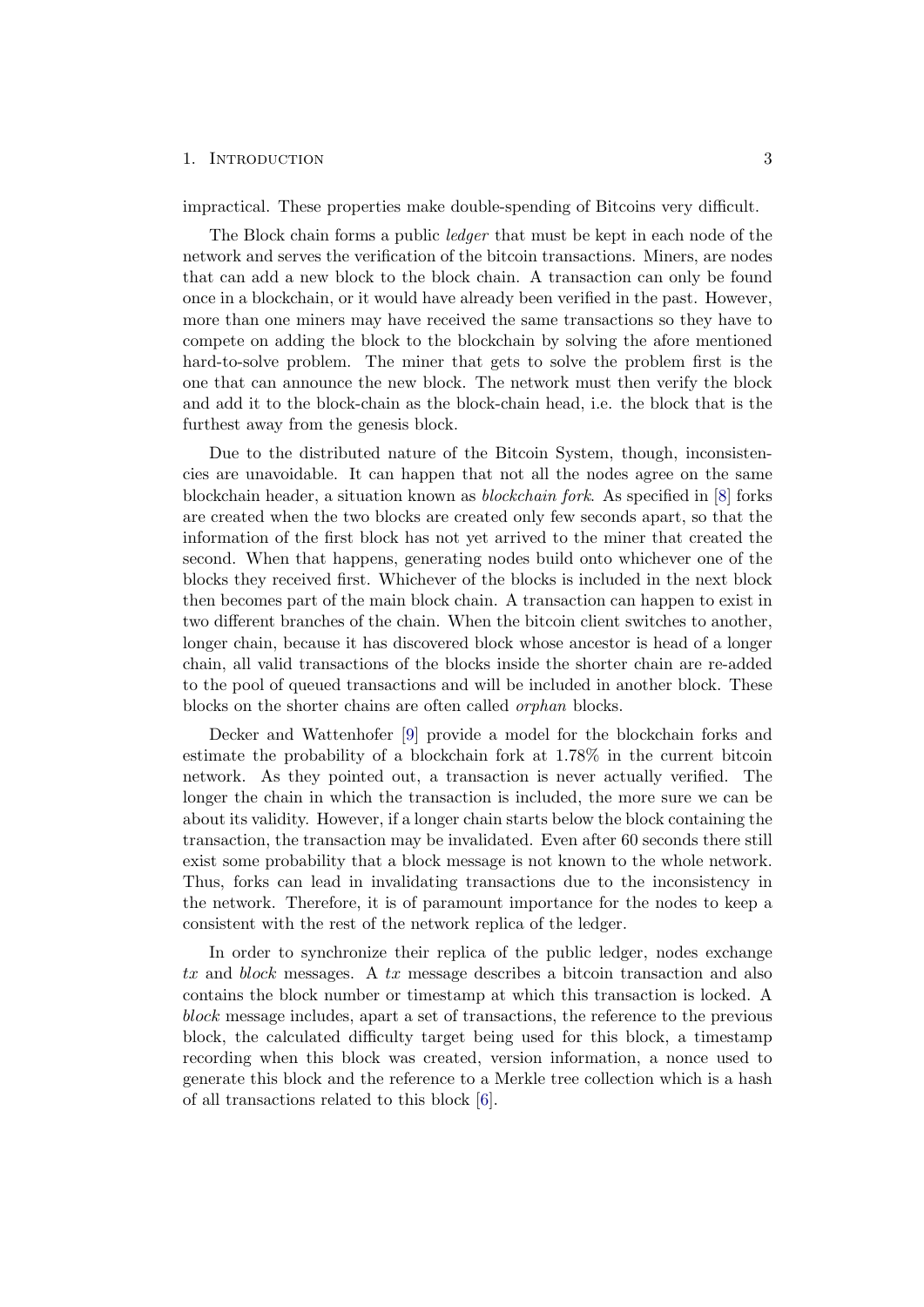<span id="page-6-1"></span>

Figure 1.1: Message exchange with in order to forward a block message from node  $n_A$  to node  $n_B$ 

When a node wants to send a set of  $tx$  messages it first sends an  $inv$  message, i.e. a list of the hashes of the available transactions. It then waits to receive a getdata message that includes the hashes of the transactions which the source of the message actually needs, in the sense that it could already know for some transactions. It then forwards the requested transactions. The receiver must then validate the transactions it receives and then is ready to announce the transactions to its neighbors. A node who is generating blocks will collect valid received transactions and work on including them in a block. When someone does find a block, they send an inv containing it to all of their peers, as above [\[10\]](#page-17-10). The message exchange is presented in Fig. [1.1.](#page-6-1)

## <span id="page-6-0"></span>1.3 Related Work

The problem of reaching a consensus in the bitcoin network falls into the *Byzan*tine Fault Tolerance field. The objective of Byzantine fault tolerance is for a system to to be able to work despite Byzantine failures, in which the participants of the system fail in arbitrary ways. Reaching a Byzantine Agreement in a distributed system was first studied by Pease et al. [\[11\]](#page-17-11) proving that in a synchronous system, it is possible to reach a Byzantine consensus regardless the number of faulty participants, provided that faulty participants are fewer than one third of the participants.

Regarding the Bitcoin network, Miller et al. [\[1\]](#page-17-1) proved that it can reach a Byzantine Agreement with negligible disagreement probability in bounded running time, since the computational puzzles that nodes have to solve before broadcasting a new block prevent a computationally bounded adversary from claiming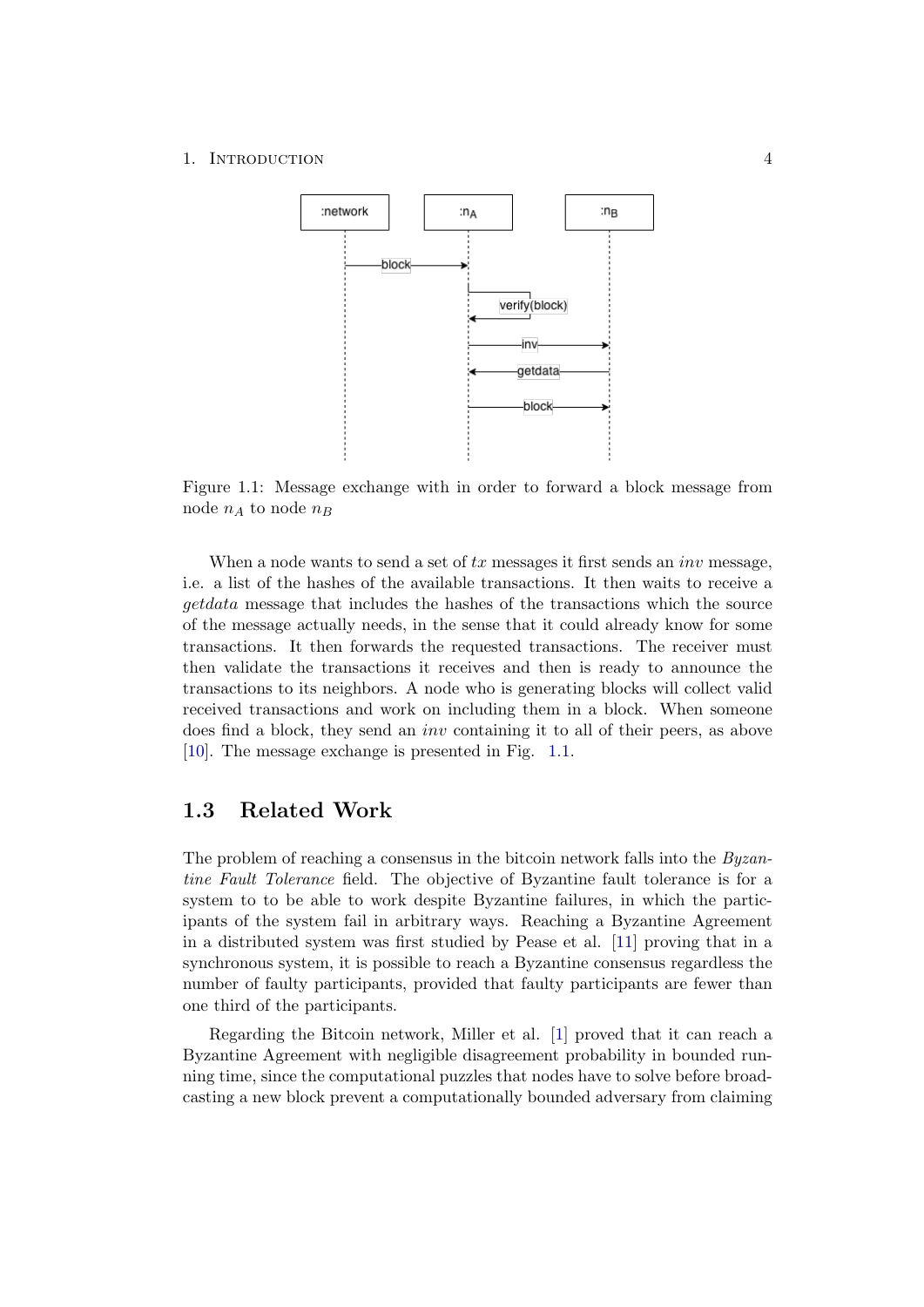too many identities. The time interval required, though, depends on communication latency. Similarly, Garay et al. [\[2\]](#page-17-2) prove that as long as the network is synchronized, in the sense that only few new blocks are announced within a round, where a round is defined as the time interval requested for the messages to be delivered to the whole network, nodes can establish a long common prefix in their block chains, even for an adversary with computational power close to 50% of the computational power of the network. However, when a network is desynchronized, it can tolerate an adversary with strict bounds on its computational power for the nodes to derive a long common prefix.

On information propagation, Decker and Wattenhofer [\[9\]](#page-17-9) observed that the size of the message is strongly correlated to the propagation delay in the network. More specifically, for block messages delay is caused mainly due to verification time and therefore be considered a linear function of size. On the other hand for small messages delay is mainly due to the round-trip time for *inv* and *getdata* messages. Hence, they propose to pipeline the block propagation by forwarding invitation messages as soon as they arrive, an idea adopted in this work. Additionally, showing that the block propagation delay is responsible for blockchain forks, and in order to accelerate information dissemination, they propose to minimize the verification process by sending an invitation message for a block as soon as the proof-of-work solution is checked. They finally suggest that maintaining a large pool of connections decreases the distance between the nodes in the network and therefore contributes to the faster propagation of the messages.

Summing up, the bitcoin network must be well synchronized so as to be secure. Low latency in the message exchange contributes to this direction and thus fast information propagation is vital. Our contribution is to experiment with nodes that implement a simplified diversified version of the bitcoin protocol, as described in the next chapter, so as to accelerate the information dissemination.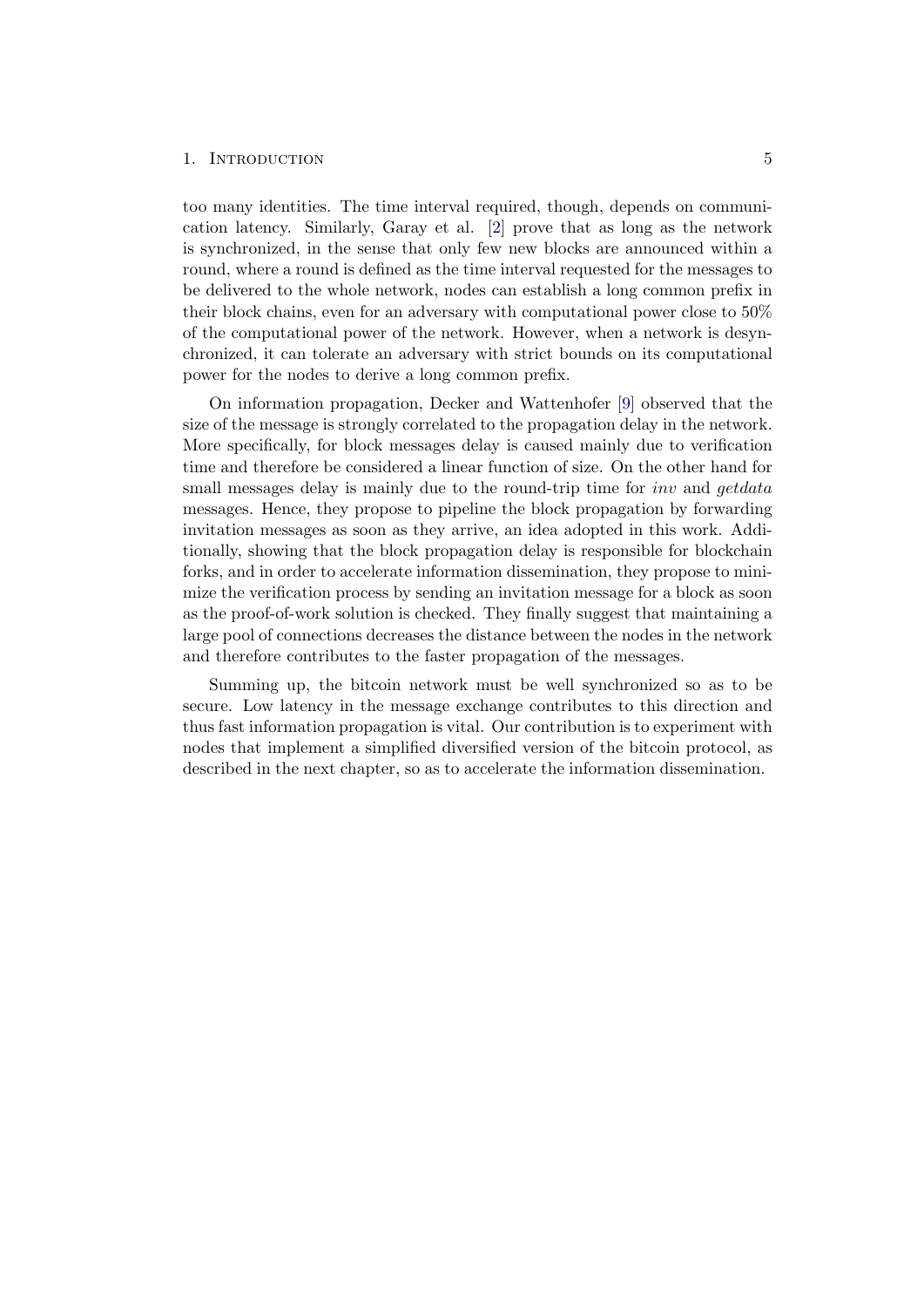## CHAPTER<sub>2</sub>

# <span id="page-8-0"></span>A Faster Bitcoin Network

As explained above, delay in information propagation can be responsible for inconsistencies in the bitcoin network. As a result, transaction verification is slower. Furthermore, attackers can take advantage of the inconsistencies to perform double spending attacks that in a slow network are more difficult to discover. Taking that into account, in this work we experiment with the bitcoin protocol to examine how we can accelerate the information propagation. More specifically, we introduce two changes:

- First, as suggested in [\[9\]](#page-17-9) we pipeline the information propagation. When nodes receive an invitation message for new transaction, they immediately forward the invitation, instead of waiting for receiving the transaction. By doing this we aim to reduce to delay due to the waiting time for the transaction to arrive. While waiting for the transaction message, a time interval that would otherwise be idle, the invitation is forwarded to the network and the network replies with the getdata message. Ideally, when the transaction actually arrives, it can be immediately forwarded, assuming that the getdata message has already been received.
- We then examine how increasing the locality of connectivity speeds up the information propagation. A node suggests the other nodes in the network proximate nodes to connect to, in terms of geographic coordinates. We hypothesize that this approach will speed up the information dissemination by minimizing the delay due to propagation of the messages exchange on unnecessarily long links.

## <span id="page-8-1"></span>2.1 Implementation Details

### <span id="page-8-2"></span>2.1.1 A Content Distribution Network

The core idea of our approach is the implementation of Content Distribution Network. We deploy five points of presents in a number of geographical locations as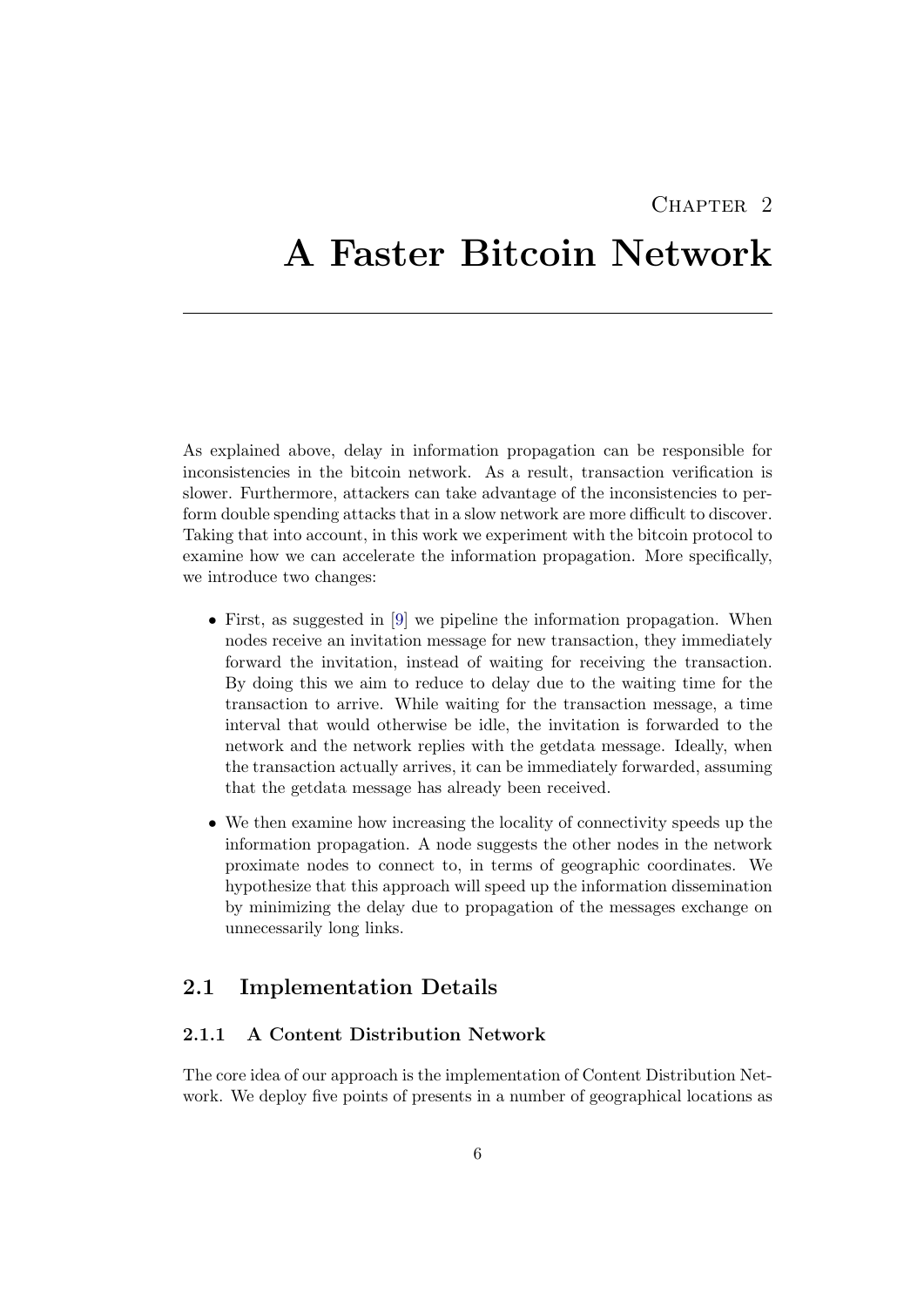#### 2. A FASTER BITCOIN NETWORK 7

uniformly distributed as possible. The nodes of the CDN are fully connected and known to each other. Each CDN node learns about available bitcoin nodes from a list of DNS services. It can then either connect to the bitcoin network nodes it discovers or wait for the other CDN nodes to suggest a set of the geographically closest bitcoin network nodes. Each CDN node is allowed to connect to up to 100 nodes of the bitcoin network. Since connection to a bitcoin network node can be lost, or new nodes can be discovered, node discovery, suggestion and connection are repeated periodically.

Among the nodes of the CDN we are able to apply our own optimized protocol, as described below. Our purpose is to examine if the information propagation among the CDN nodes is accelerated. Moreover, we want to test how faster we will be able to announce transactions to the nodes of the bitcoin network.

#### <span id="page-9-0"></span>2.1.2 The CDN Bitcoin Client

In order to examine how the alternatives to the bitcoin protocol suggested above affect the information propagation, we first created a simple bitcoin client. The client neither keeps a replica of the ledger, nor verifies the transaction messages it receives, since our purpose is to focus on the message exchange between the nodes. It therefore, simply accepts invitation messages for transactions, it replies with getdata messages for transactions unknown so far, accepts the transaction messages for the requested transactions and stores the transactions for a predefined interval and finally sends invitation messages for the transactions it received.

So far the client is well behaved and complies with the bitcoin protocol specification. We now add the following functionality. The CDN client can forward invitation messages for new transactions to the rest of the CDN nodes, as soon as they are received and before the actual transaction arrives Fig. [2.1.](#page-10-0) According to when the transaction arrives we encounter the two following scenarios. Suppose that CDN node  $n_A$  receives invitation  $inv_T$  message for a transaction T from node  $b_B$ . It forwards the transaction to the set of known CDN nodes  $N_k$ .

- Transaction arrives before any getgata<sub>T</sub> message arrives from a node  $n_k \in$  $N_k$ . When later a getgata<sub>T</sub> arrives the client forwards the stored transaction.
- A getgata<sub>T</sub> arrives form  $n_k \in N_k$  before the transaction. The client has to store the request and when the transaction arrives it then forwards the transaction to all the nodes that have requested it.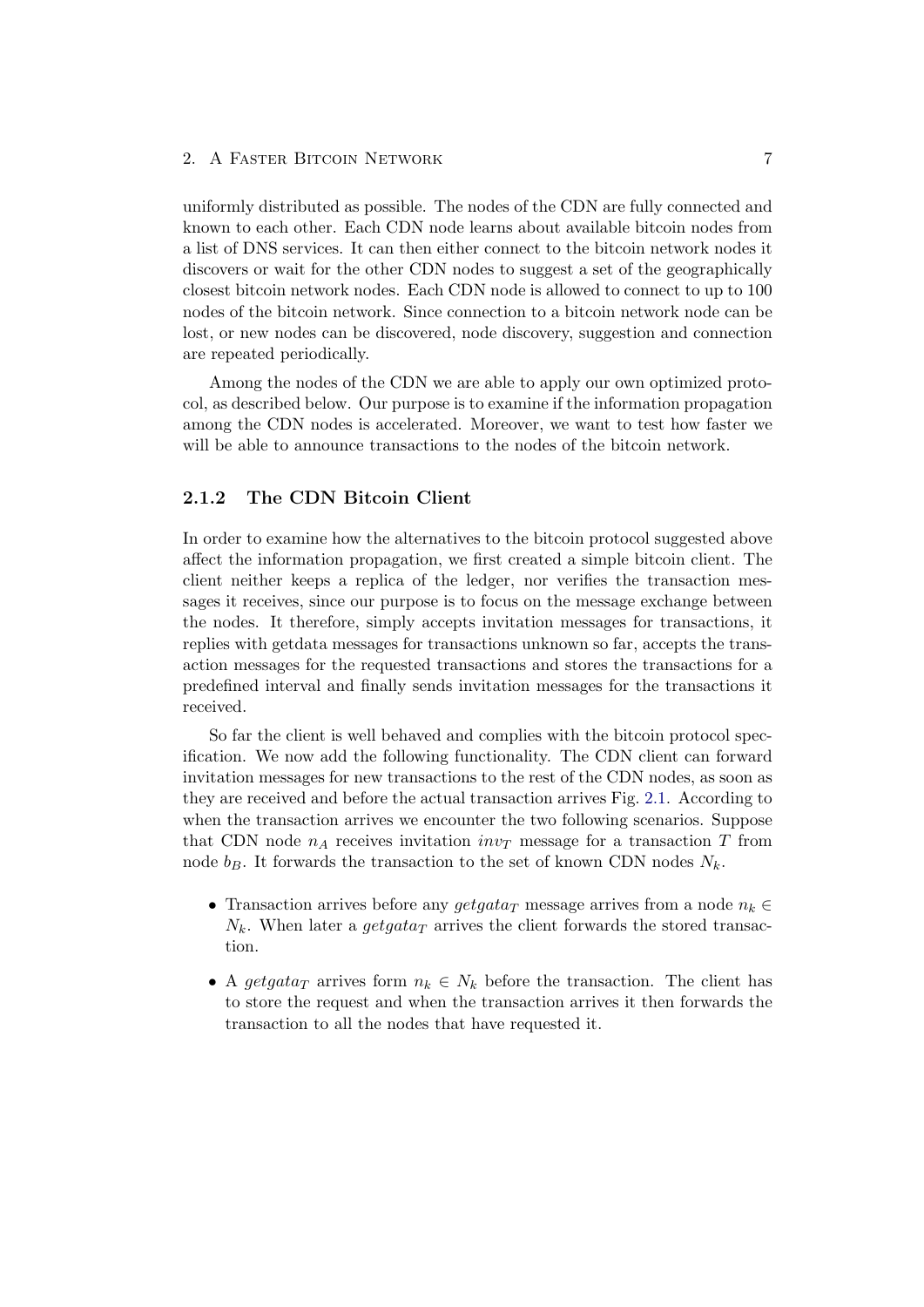<span id="page-10-0"></span>

Figure 2.1: Message exchange with early inv forwarding when (a) getdata arrives before  $tx$ , (b)  $tx$  arrives before getdata

The CDN client does not store the transactions it receives indefinitely. Transactions expire after a chosen time interval. We apply this policy since memory in the CDN nodes is limited. This can have as an impact that a node will ask in the future for a transaction that is not available. According to [\[9\]](#page-17-9), however, after 60 seconds information will have been disseminated with high probability over the whole network. We choose, therefore, to remove transactions 60 seconds after we receive them.

Additionally, as mentioned above, we can enable the client to make suggestions for connections to a set of known peers. Having a cluster of CDN nodes that know each other's IP, each node in the cluster periodically calculates the distance between the bitcoin nodes that she has discovered and the other nodes in the cluster. The CDN node then suggests to the other CDN nodes to connect to those of the discovered nodes that are proximate to the latter. We define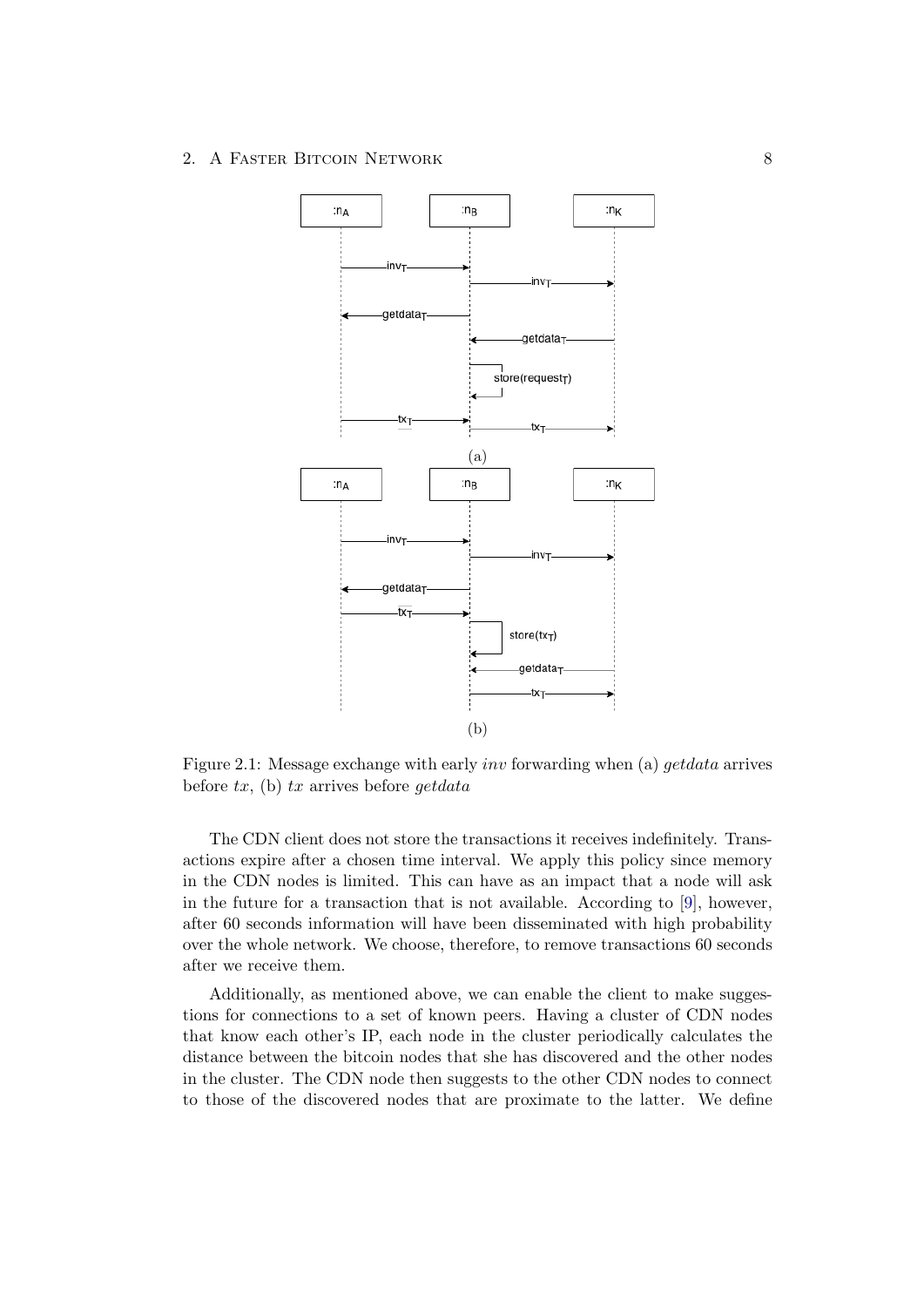#### 2. A FASTER BITCOIN NETWORK 9

proximity in terms of actual geographical location. Using MaxMind GeoLite City database [\[12\]](#page-17-12) we retrieve from the IP adress of the node the Latitude and Longitude. We then calculate the great circle distance, i.e. the shortest distance between two points on the surface of Earth, in meters between the two nodes using the haversine formula. Harvesine  $a$  is defined as:

$$
\alpha = \sin^2 \frac{\Delta \phi}{2} + \cos \phi_1 \cdot \cos \phi_2 \cdot \sin^2 \frac{\Delta \lambda}{2}
$$
 (2.1)

where  $\phi$  is the latitude,  $\lambda$  the longitude and R is the radius of Earth. The distance d in meters is then calculated as:

$$
d = R \cdot 2 \cdot \operatorname{atan2}(\sqrt{\alpha}, \sqrt{1 - a}) \tag{2.2}
$$

Two nodes are considered to be close when their distance is lower than a chosen threshold  $d_t$ 

In Fig [2.2](#page-11-1) we can see an example of the CDN connected to suggested nodes for a threshold  $d_t = 2000km$ 

<span id="page-11-1"></span>

Figure 2.2: CDN nodes (red), connected with great circle arches and suggested bitcoin network nodes (blue)

### <span id="page-11-0"></span>2.1.3 Gathering Metadata

In order to evaluate the proposed protocol implementations a special node is set up as coordinator. The bitcoin clients send a message to the coordinator in the following cases:

 $\bullet$  the client receives an *inv* message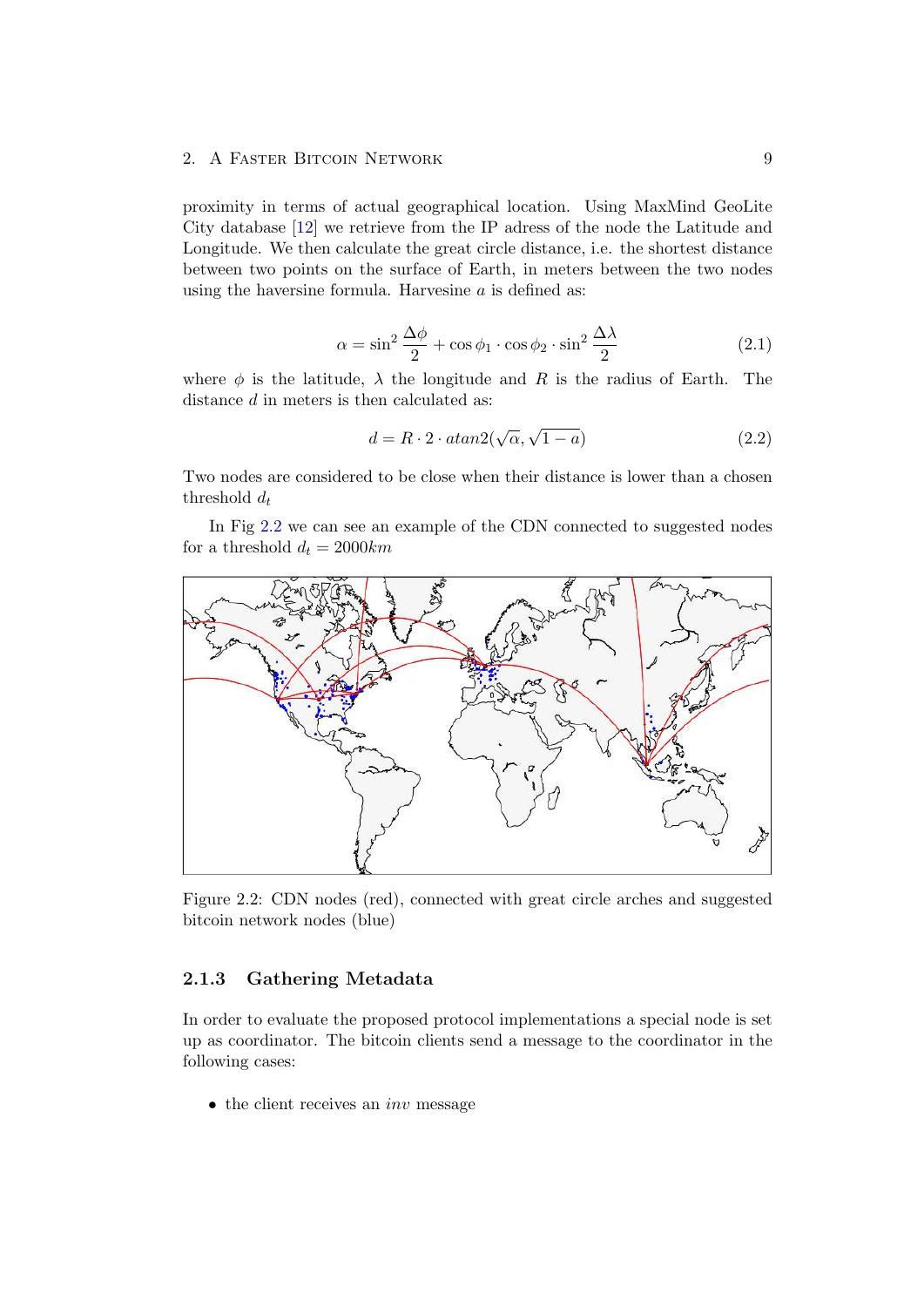- 2. A FASTER BITCOIN NETWORK 10
	- the client receives a *get data* message
	- $\bullet$  the client receives a tx message
	- the client connects to a proximate node after it receives a suggestion from another client

An important issue is how to synchronize the clocks of the clients so that the information gathered can be compared in order to reach to conclusions. The issue rises from the fact that bitcoin nodes do not synchronize clocks, but rather sample the current time of their neighbors [\[9\]](#page-17-9). To tackle this issue we calculate the difference between each client's clock and the clock of the coordinator. Periodically, the coordinator sends a message that includes a timestamp  $T_1$  to the clients. The clients then subtract this timestamp from their clock's indication the time the message arrives  $T_2$  and calculate an offset  $T_0 = T_2 - T_1$  that they send back to the pool. As it follows the offset can be estimated as the time shift  $T_s$  that the client's clock may have plus half the round-trip time  $RTT$ .

$$
T_o \simeq T_s + \frac{1}{2}RTT \tag{2.3}
$$

The equation above provides only a best effort estimation as  $RTT$  is not balanced. Finally we estimate  $RTT$  by subtracting from  $T_1$  the pool's clock indication  $T_3$  when the response arrives.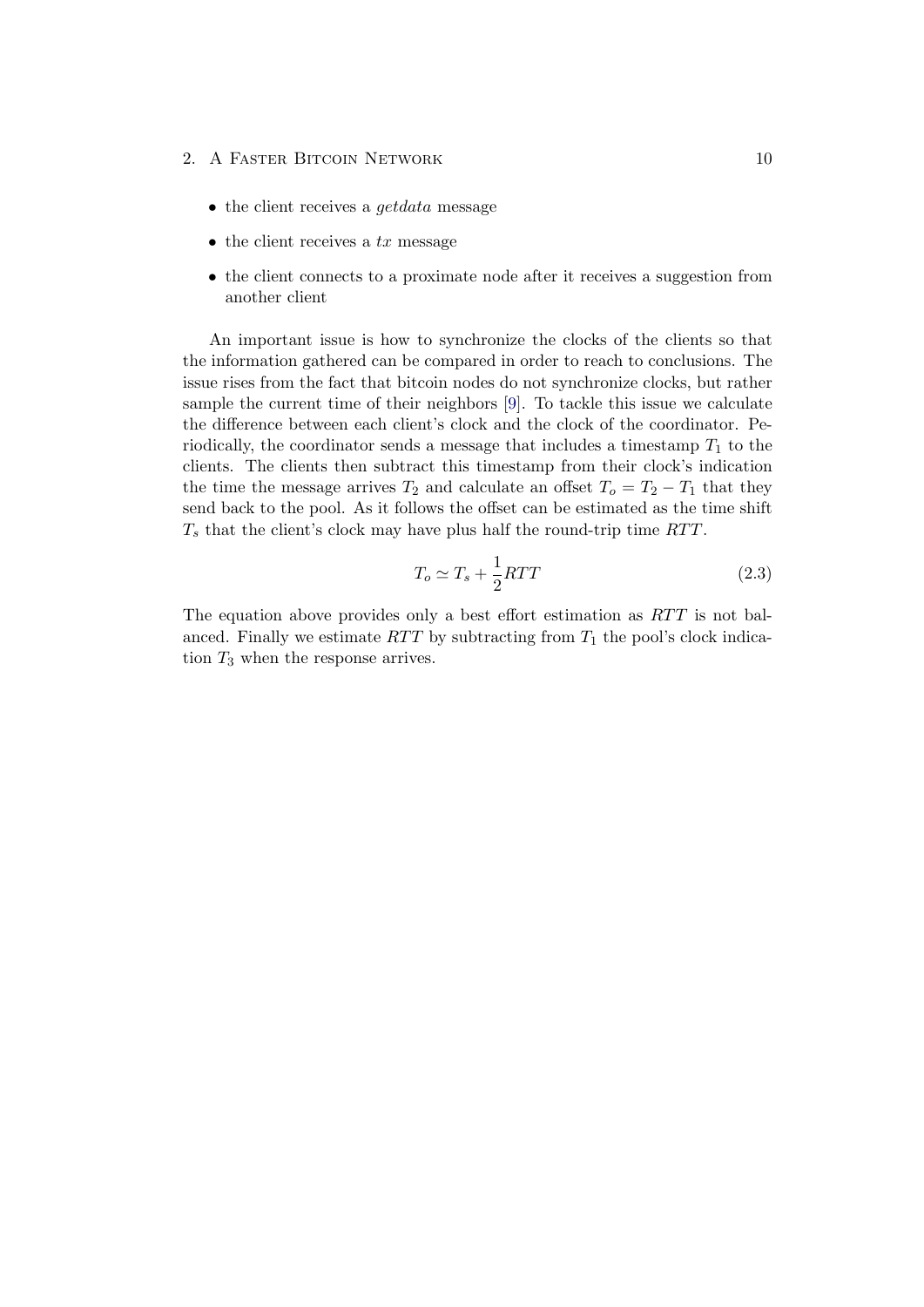## CHAPTER<sub>3</sub>

## <span id="page-13-0"></span>Performance Evaluation

In order to evaluate the proposed modifications to the bitcoin protocol we compare the following scenarios:

- 1. The CDN nodes comply with the bitcoin protocol and connect to the random bitcoin nodes they discover
- 2. The CDN nodes comply with the bitcoin protocol and connect to the geographically closest nodes as suggest by the other CDN nodes
- 3. The CDN nodes pipeline the message exchange to each other and connect to the random bitcoin nodes they discover
- 4. The CDN nodes pipeline the message exchange to each other and connect to the geographically closest nodes as suggest by the other CDN nodes

For each scenario five experiments where conducted where the CDN was connected to the bitcoin network and real traffic was exchanged. For the experiments each CDN node was allowed up to 100 connections with bitcoin peers. Moreover, new peers where being discovered every 30 seconds. Transactions at CDN nodes would expire, as discussed above, after 60 seconds of their arrival. Messages for the synchronization of the CDN nodes with the coordinator were exchanged every 10 seconds. Finally, the threshold for a bitcoin peer to be considered close to a CDN node and thus suggested was  $d_t = 2000$ km.

We first examine whether connecting CDN nodes to the closest bitcoin peers available speeds up the information propagation. More specifically, we calculate how many getdata messages a CDN node receives from the bitcoin nodes per new inv message over the number of connected peers. Receiving more getdata per inv per connection, indicates that the CDN node communicates with the bitcoin nodes faster and gets to announce more transactions first. Comparing scenarios 1 and 2 we present the average values derived from the five experiments in Table [3.1](#page-14-0)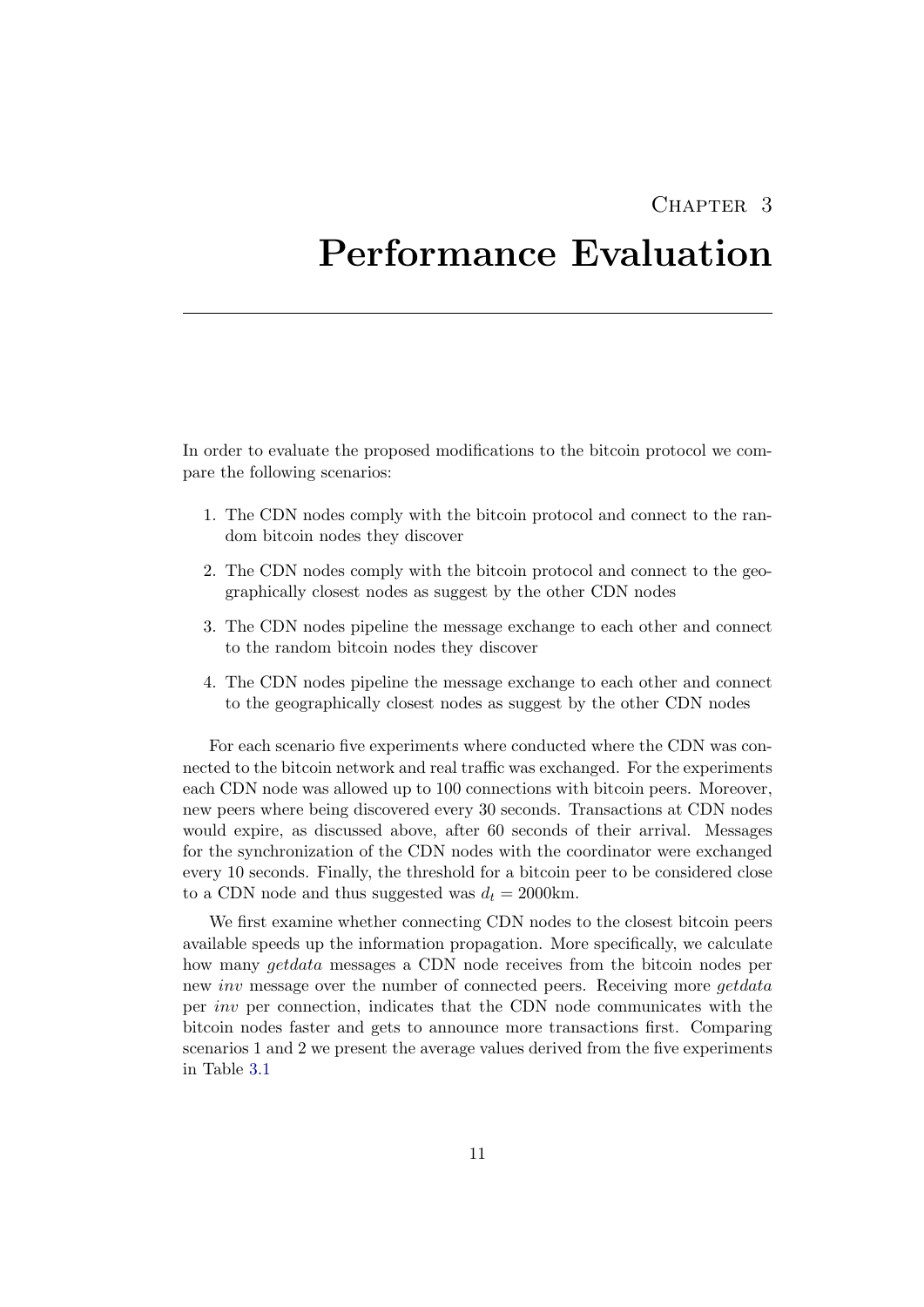<span id="page-14-1"></span>

Figure 3.1: Transaction propagation within the CDN

<span id="page-14-0"></span>

|      | connecting to random peers connecting to the closest peers |
|------|------------------------------------------------------------|
| 0.86 | 1 14                                                       |

Table 3.1: Average getdata messages per new inv message per connection

We indeed observe that *getdata* messages per new *inv* message per connection increase 32.6%. This result could be explained as follows. Connecting to peers that are geographically close we reduce the overhead due to message propagation as we expect less hops in the network and shorter likns; we don't send information over the Atlantic ocean for instance. Hence, message exchange among the nodes is faster.

Additionally, we want to examine how pipelining message exchange affects information propagation. To this purpose we calculate how fast a transaction is exchanged between the CDN nodes. More specifically, suppose  $tx$  message arrives at the CDN node  $n_A$  at  $t_1$  and reaches the CDN node  $n_B$  at  $t_2$ , as illustrated in Fig. [3.1.](#page-14-1) We want to calculate  $\Delta t = t_1 - t_2$ 

<span id="page-14-2"></span>For scenarios 1 and 3 the arithmetic mean for  $\Delta t$  is presented in Table [3.2](#page-14-2)

| without pipelining $\vert$ with pipelining $\vert$ |                      |  |  |
|----------------------------------------------------|----------------------|--|--|
| $0.7474 \text{ sec}$                               | $0.2943 \text{ sec}$ |  |  |

Table 3.2: Average time a tx message needs to be propagates within the CDN

We therefore observe that  $tx$  messages exchange needs 60.6% less time when we forward inv messages, as soon as they arrive. Such an improvement was expected since while we wait for the getdata message to reach the initial source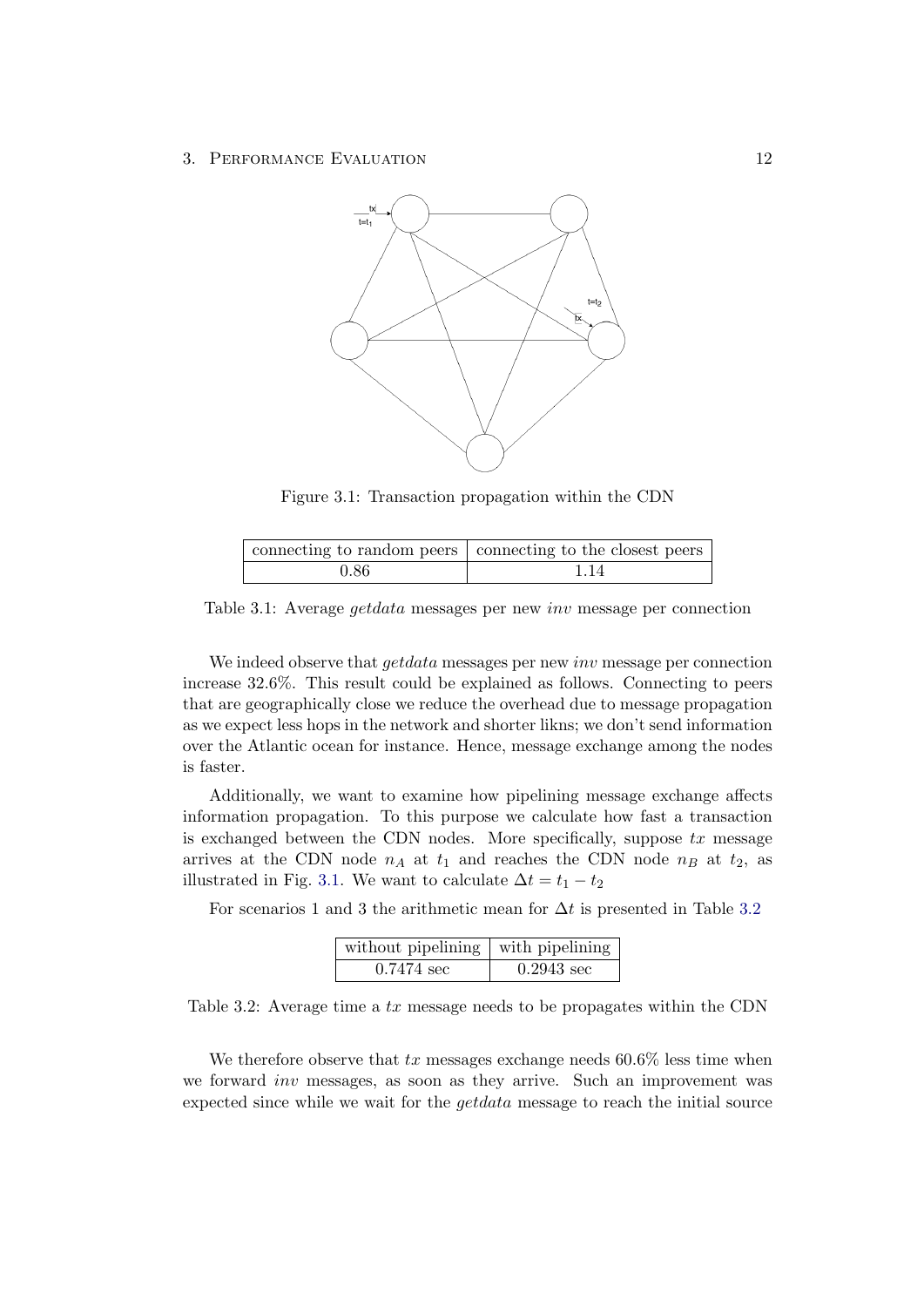#### 3. PERFORMANCE EVALUATION 13

of the *inv* message and then for a  $tx$  message to arrive, we can already receive the getdata message from the new destination node and therefore forward the  $tx$  message as soon as possible.

We finally calculate the number of new transactions are announced to a CDN node from the other CDN nodes as a percentage of the total new transactions announced. We now compare scenarios 1,3,4. The average values derived from the experiments is presented in Table [3.3.](#page-15-0)

<span id="page-15-0"></span>

|     |      | without pipelining $\vert$ with pipelining $\vert$ with pipelining and suggestions |
|-----|------|------------------------------------------------------------------------------------|
| 48% | 64\% | 71%                                                                                |

Table 3.3: Average percentage of  $tx$  messages announced by the CDN nodes

We observe that both adding pipelining and connecting to closest bitcoin peers decrease the time interval that the CDN node needs so as to announce the transaction and, therefore, less transactions get to be announced from the rest of the bitcoin network. When pipelining the messages, inv messages are forwarded immediately and therefore much faster than the rest of the network. When connecting to proximate bitcoin peers, the delay due to message propagation in the links between the nodes is reduced and therefore  $tx$  messages can arrive faster. The combination, as expected leads to the optimal result.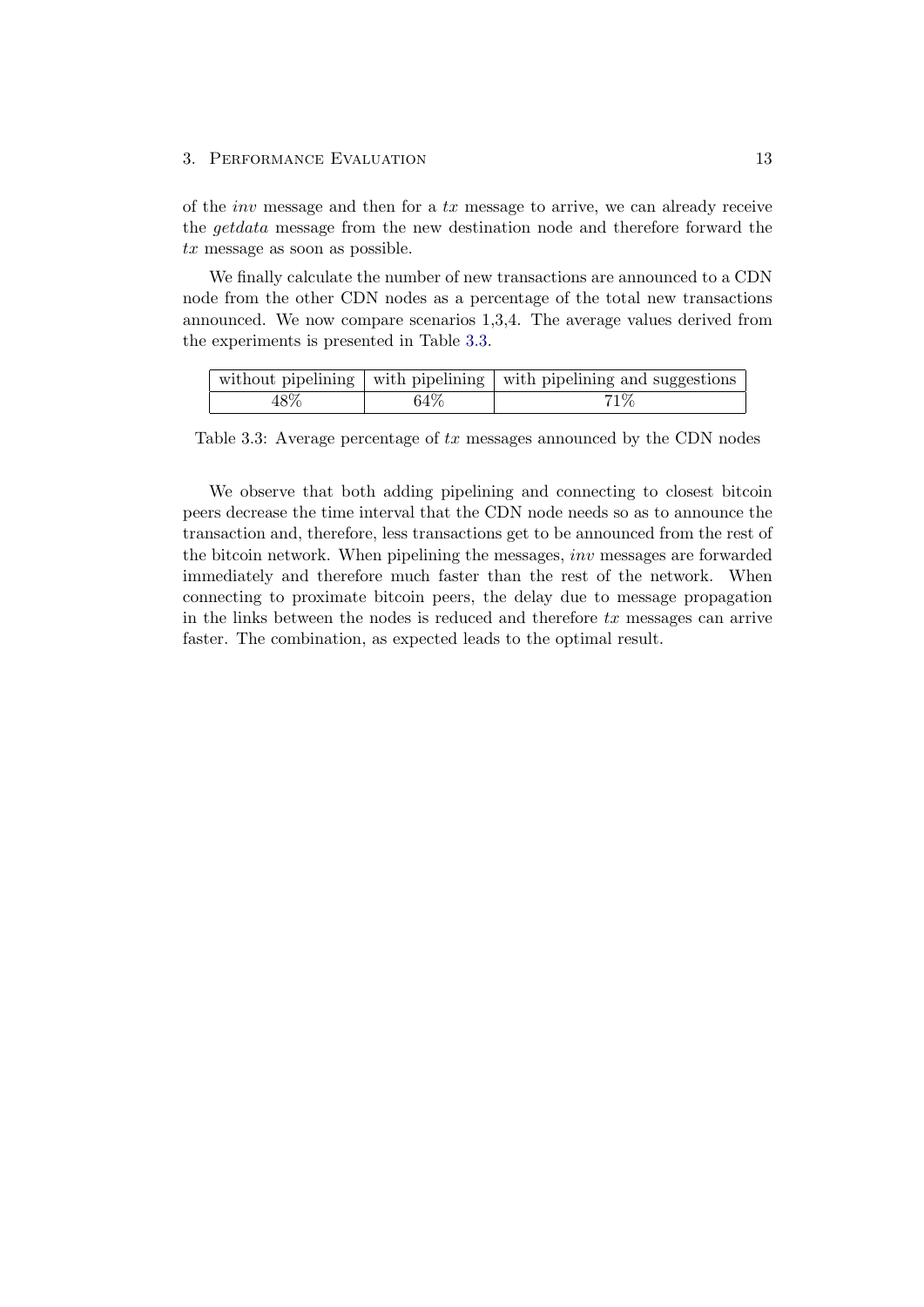# CHAPTER<sub>4</sub> Conclusion

<span id="page-16-0"></span>The purpose of this work was to speed up information propagation in the bitcoin network so as to tackle the problem of inconsistencies in the bitcoin network that rises due to its distributed nature and results in slower transactions verification as well as jeopardizes its safety against an adversary that wants to perform a double-spent attack. To this direction, we implemented a Content Distribution Network that can apply an optimized version of the bitcoin protocol among its nodes. As an optimization, we pipelined the message exchange between the CND nodes and observed 60.6% average acceleration or transaction messages propagation between the CDN nodes. We also experimented with the bitcoin network topology by forcing the CDN nodes to connect to a set of geographical proximate nodes. As a result the CDN nodes where able to announce on average 32.6% more transactions than when connected to random bitcoin network nodes.

Numerous modifications of the bitcoin protocol can be, however, explored. The impact of a different message pipelining can be examined; e.g. forwarding tx messages as soon as they arrive, regardless if a getdata message has arrived. Different ways to connect the bitcoin nodes can also be explored, such as the number of hopes between the nodes and the link bandwidth. Finally, bitcoin nodes could be prompted to actively connect to such a CDN according to their geographic location, instead of the CDN nodes searching and suggesting bitcoin network nodes to each other. We hope that this work will be a motivation for such experimentations in the future.